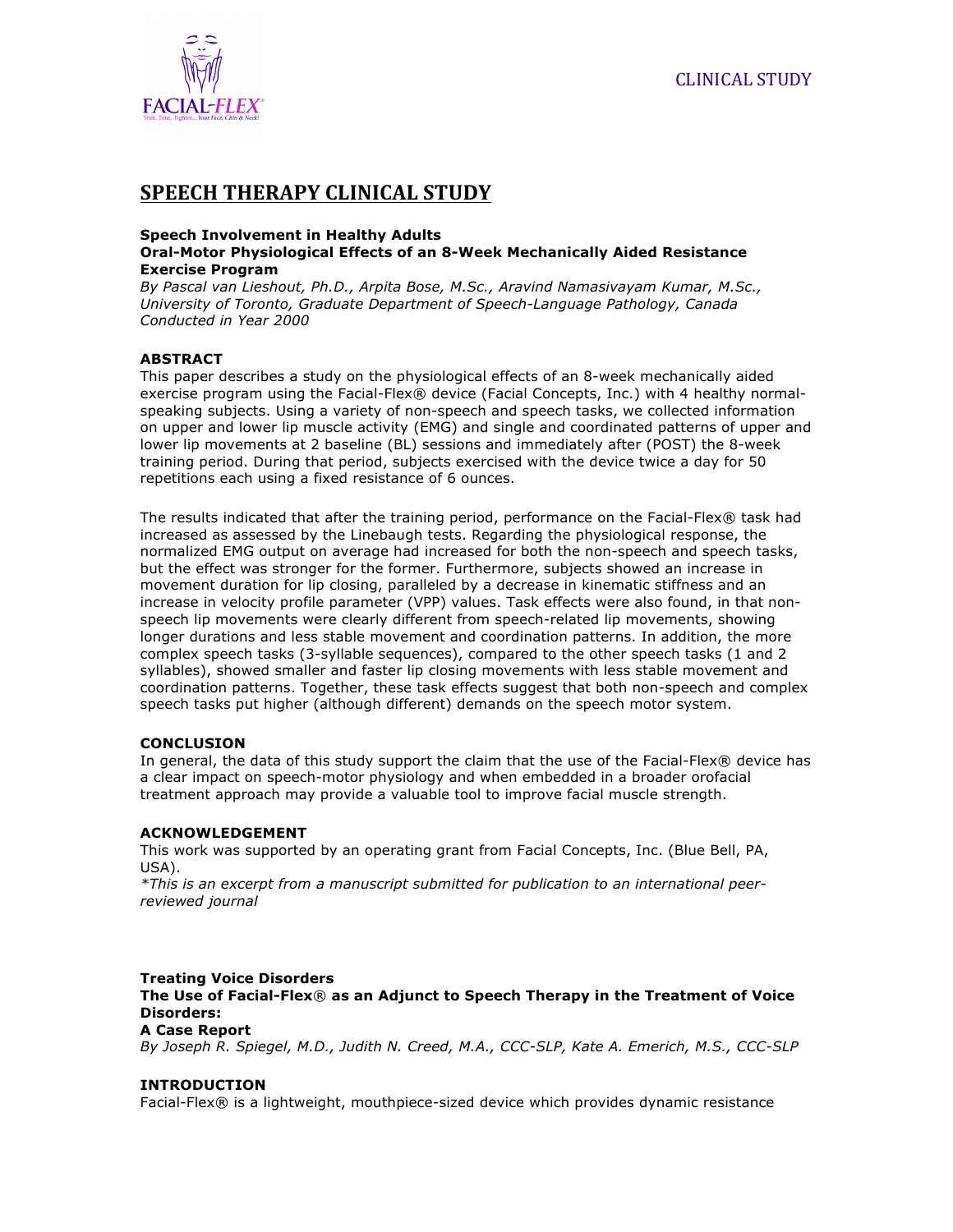

during oral motor exercises. It has been shown to strengthen the circumoral facial muscles when used in a program to maintain constant resistance with daily use. Facial-Flex® is currently under study as an adjunct to speech therapy in patients with disorders of both muscular weakness and hyperfunction that affect voice. The following case report demonstrates early results in a patient with both of these problems.

# **CASE REPORT**

The patient is a 57-year-old male with a 4- to 5-month history of hoarseness, hypernasality and strain with voice use. Otolaryngologic examination including strobovideolaryngoscopy revealed a right superior laryngeal nerve paresis, muscle tension dysphonia and gastroesophageal reflux laryngitis. He was referred for speech therapy evaluation and treatment.

Initial examination of the oral mechanism revealed slight weakness of the lips and circumoral muscles on the left side, slight left-sided tongue weakness and spasms of the left neck and cheek. During conversational speech and reading passage, throat, jaw and tongue tension was evident and placement of the tongue was generally posterior. His vocal quality was slightly hoarse.

The patient completed an 8-week course of therapy, including 4 biweekly, 30- to 45-minute speech therapy sessions and exercise with the Facial-Flex®. He successfully progressed from 60 repetitions daily with 6 ounce resistance to 300 repetitions daily with 8 ounce resistance during the study period. At the completion of the therapy course both the patient and the therapist noted complete resolution of the asymmetric left facial weakness and of the cheek and neck spasms. Questionnaires completed by both patient and therapist separately reveal that they both felt that the Facial-Flex® made the speech therapy easier to complete and more successful. The patient has had improvement in vocal quality, strength stamina, pitch range and ease of use.

#### **DISCUSSION**

This is a single case report of the subjective findings of a therapist and patient with regard to use of Facial-Flex® as an adjunct to a program of speech therapy. These early results are exciting because they demonstrate the safe and efficacious use of Facial-Flex® in a patient with voice problems secondary to both muscle weakness and compensatory muscle tension.

Voice disorders result from a variety of local and systemic conditions. Some patients have poor vocal quality or strength due to lesions such as a laryngeal neoplasm or injury, neuromuscular weakness, voice abuse or psychological stress. Diseases of neuromuscular weakness, abnormal muscle motion and disorders of central neurologic control can cause poor speech articulation and weak voice quality.

Many voice disorders are associated with a weakness, incoordination or abnormal use of facial and cervical muscles. Normal voice production requires movement and stabilization of the larynx by the extrinsic laryngeal muscles in the neck. The facial musculature is affected as an extension of the cervical muscles and is a primary component in the formation of language. Tone of the facial and cervical muscles also has an influence on vocal resonance in the oral cavity and pharynx. Weakness of these muscle groups may result in complaints such as hoarseness, breathiness, loss of vocal volume, loss of pitch range, vocal fatigue dysarthria and slurred speech. Conditions causing such weakness include cerebrovascular accident (stroke), chronic neuromuscular diseases (e.g., multiple sclerosis, ALS), myasthenia gravis, surgical trauma, Bell's palsy and any chronic debilitating disease.

Speech therapy provided by a speech-language pathologist trained in voice care and singing voice training provided by a voice teacher is beneficial in the treatment of almost all patients with disorders of voice secondary to related neuromuscular dysfunction. Strengthening exercises are utilized to correct weakened muscle groups and provide balanced muscular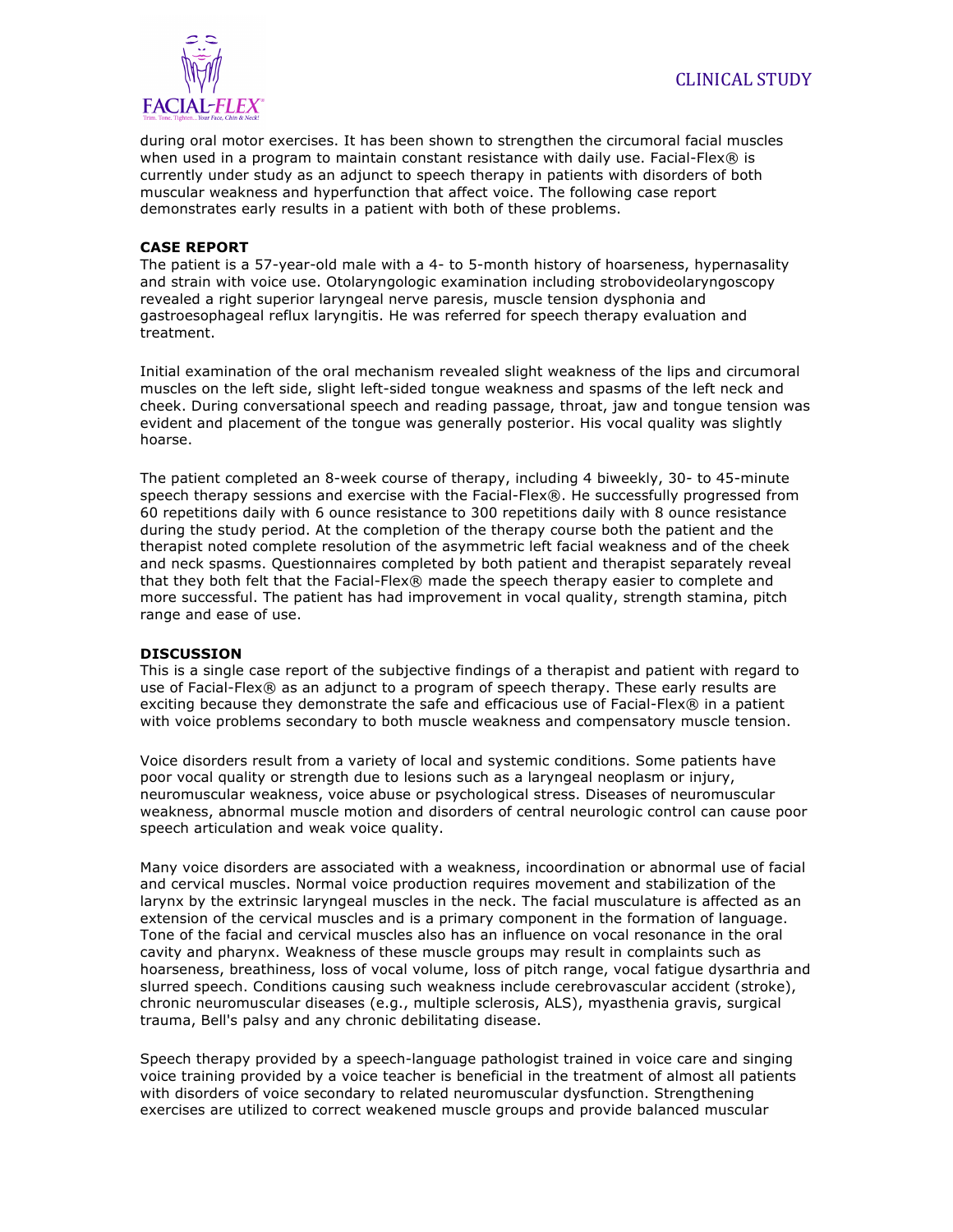

effort. Specific exercises and maneuvers are taught to promote relaxation in muscle groups with demonstrated hyperfunction. Additionally, the promotion of general vocal hygiene and proper speaking and singing technique will result in more balanced and proper use of the cervicofacial muscles.

Facial-Flex® is an adjunct to speech therapy for all disorders of cervicofacial muscle strength or spasm causing dysphonia.

- 1. Grove GL, Rimdzius SW, Grove MJ. Changes in facial skin biomechanics due to a mechanically aided resistance exercise program. Clinical Research, 40(2):442, 1992.
- 2. Grove GL, Rimdzius SW, Zerweck CR. A mechanically aided resistance exercise program for sagging facial muscles. Journal of Geriatric Dermatology, 2(5):152-158, 1994.

#### **Physical Rehabilitation Recovery of Facial Muscle Strength in the Disabled Through a Mechanically Aided Resistance Exercise Program**

*By Judith Creed, M.A., CCC, SLP, Joseph R. Spiegel, M.D., Jesse Selber, B.A.*

### **INTRODUCTION**

Physical rehabilitation is principally comprised of movement through an appropriate range of motion, most often opposed by varying specific levels of resistance. The primary objective of the therapy is to improve function and regain maximum range of motion and strength within the circumstances of any specific disability. Physical rehabilitation of craneo-oral facial disabilities, including disorders of the throat, is generally performed by a physical therapist or speech-language pathologist. Such therapy is often performed in conjunction with treatment by an attending physician, depending upon the etiology and severity of the disability. Craneofacial therapy often incorporates some form of resistance to movement. The practice of speech-language pathology for the improvement of oral-facial motor function is typically centered on resistance-based, oral-motor muscle exercise. Current practice employs a variety of relatively crude devices to apply this resistance. These include whistles, tongue depressors, fingers, etc. Until recently, there has been no device which provides constant, dynamic external resistance during exercise of oral-motor musculature. Absent such a device, there is no controllable level of resistance that can be applied during therapy. Therefore, range of motion exercises go unopposed by dynamic external resistance, and outcomes are unquantifiable.

Facial-Flex® is a lightweight, mouthpiece-size device, which provides external dynamic resistance during oral-motor exercises. As a rehabilitation instrument, Facial-Flex® satisfies all the criteria that have, until now, been absent from exercise programs for the oral musculature. Either the patient or the therapist can set the specific level of resistance, so the patient can take the therapy home and work independently of a therapist. Constant, dynamic external resistance opposes the full range of motion during oral motor exercise. Changes in oral muscle strength can be precisely and objectively quantified by measuring changes in a patient's ability to perform an exercise against a specific level of resistance.

The efficacy of Facial-Flex® has already been firmly established in use on healthy individuals to improve facial muscle tone (Grove, Rimdzius, Grove 1992 and Grove, Rimdzius, Zerweck 1994). Because of its effectiveness, more than 1,000,000 Facial-Flex® products have been sold in the aesthetics market in 12 years. There is every reason to believe Facial-Flex® would be effective in the rehabilitation of patients with disabilities affecting the oral-facial musculature. Many disorders, such as cerebrovascular accidents, traumatic brain injury, CNS diseases such as Parkinson's and developmental diseases, can all cause loss of oral-facial strength and control, resulting in dysarthria, oral dysphagia and hypomimmia. The importance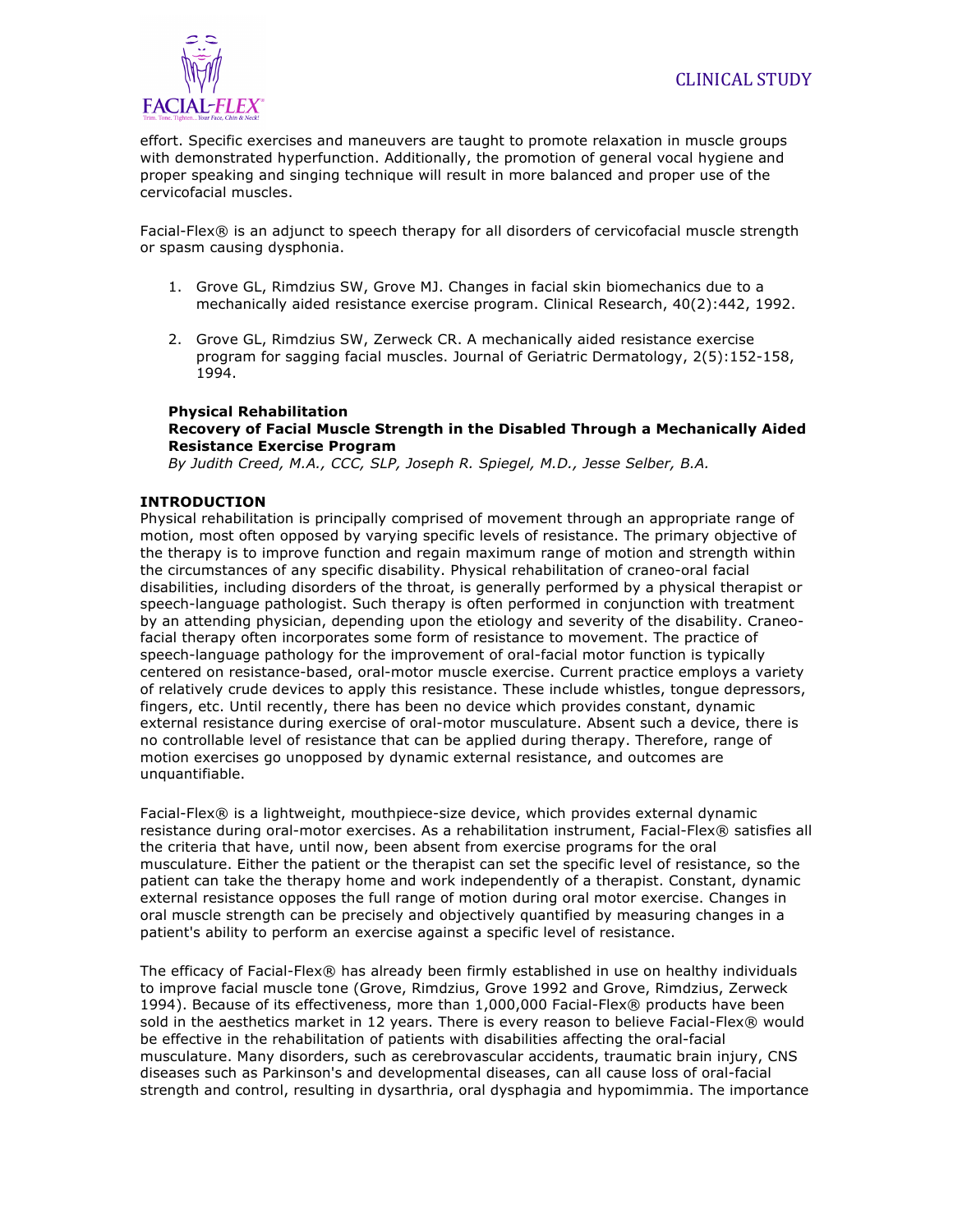

of facial expressions and speaking and eating in everyday human experience cannot be overemphasized.

The following is a preliminary and informal presentation of findings in 3 residents of a skilled nursing facility. Each patient had a baseline measure of oral-facial muscle strength using Facial-Flex®. The strength level is determined by having the patient repeat the exercise using Facial-Flex® until the point of muscle fatigue. To disambiguate the effect of other therapy from the use of Facial-Flex®, no other exercises of the oral-facial musculature were employed during the trial period. The therapy period lasted for 3 weeks. During that time, the patients were treated 3 times a week, twice a day by a speech-language pathologist.

# **CASE 1: LEFT CEREBROVASCULAR ACCIDENT**

The first patient is a 90-year-old female who suffered a left middle cerebral vascular occlusion. Baseline was established 1 month after the patient suffered her stroke. Speech-language pathology diagnosed the patient as dysarthric, with weak bilabial phonemes. There was difficulty maintaining oral muscular form to articulate the vowels 'p' and 'b'. The patient also experienced oral dysphagia, with interior leakage of solids and liquids. A right facial droop was evident. Baseline facial strength was measured by the number of repetitions performed with the Facial-Flex® device. This patient was able to complete 7 repetitions.

At the end of the 3-week exercise period, the patient had moved from 7 repetitions to 40 repetitions. Dysarthria on bilabials had abated. The patient had no trouble articulating 'p' and 'b'. During eating and drinking, there was no anterior leakage, and the right facial droop had approached symmetry.

### **CASE 2: IDIOPATHIC PARKINSONISM**

This patient is an 85-year-old male with idiopathic Parkinsonism. The patient had generalized oral-neurological weakness with hypomimmia and dysarthria. Subjective speech-language pathology judged intelligibility at 60%. During the establishment of baseline strength, the patient performed 3 repetitions with Facial-Flex®, with a severe oral action tremor.

At the end of the 3-week exercise period, the patient was able to perform 20 repetitions. Significantly, the action tremor had completely resolved. Speech-language pathology's subjective intelligibility evaluation had increased to 90%.

#### **CASE 3: RIGHT CEREBROVASCULAR ACCIDENT**

This patient is an 80-year-old male who suffered right middle cerebral artery occlusion. Speech-language pathology diagnosis determined oral dysphagia and apraxia characterized by the inability to maintain the oral pucker to sip from a straw. Generalized oral motor weakness was also noted. Baseline evaluation of oral muscle strength was made 1 month after the cerebrovascular accident occurred. The patient was able to perform 5 repetitions at that time. At the completion of the 3-week exercise period, the patient was able to perform 45 repetitions and was able to drink from a straw.

#### **CONCLUSIONS**

The difficulty with a set of informal case studies such as these is that without a control group of stroke patients who had not undergone treatment, it is difficult to judge what is attributable to spontaneous recovery and what is due to the increase in muscle strength as a result of the therapy. One way to get an idea about this, however, is to look at the recovery of the Parkinsonism patient, who should have experienced no spontaneous recovery. The first stroke patient improved the number of repetitions with Facial-Flex® by 571%. The second stroke patient improved in number of repetitions by 900%. The patient with idiopathic Parkinsonism improved by 667%. All these improvements were on the same order of magnitude, suggesting that results gained during the trial therapy period came as a result of the therapy itself and not spontaneous recovery.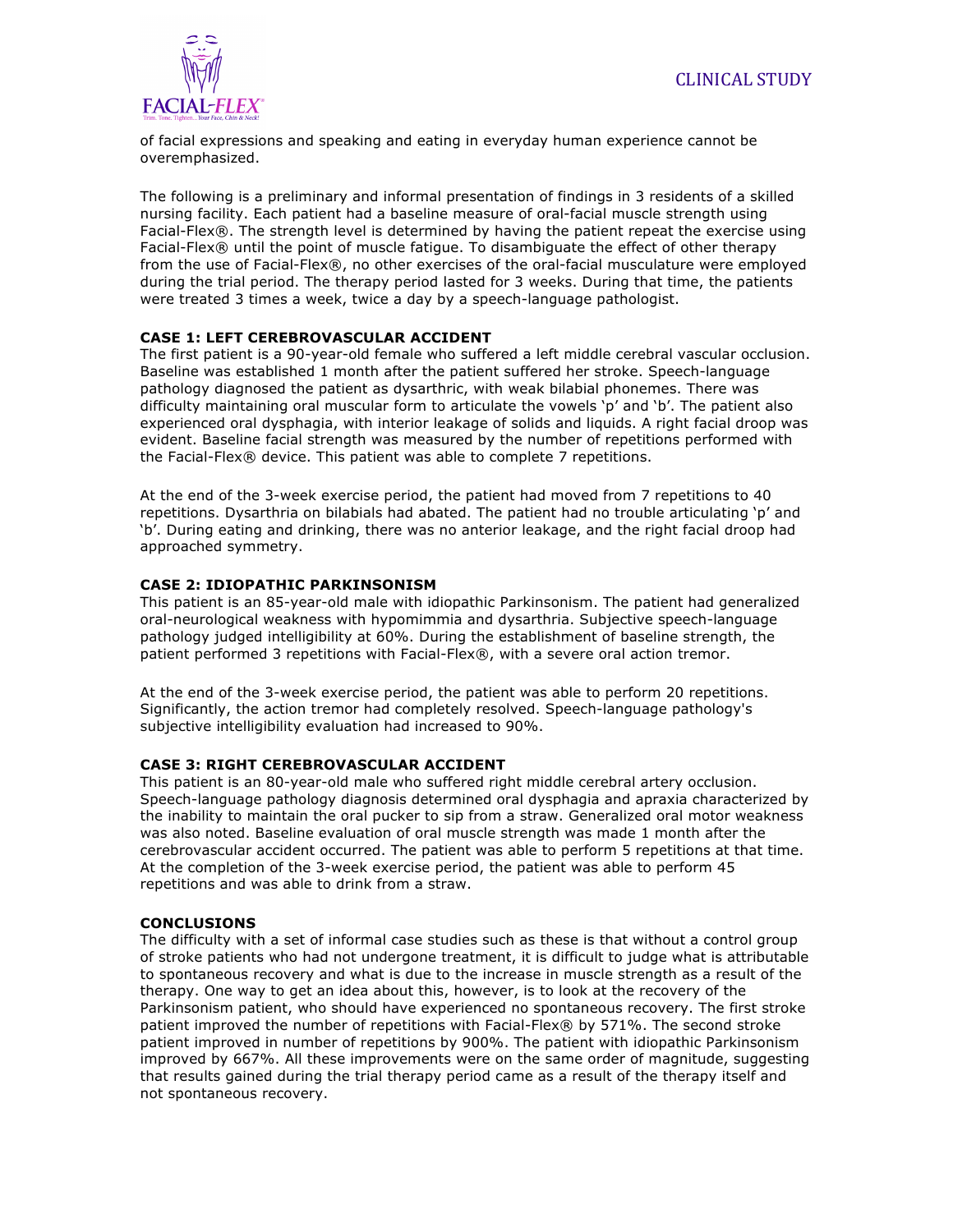

Facial-Flex® is a valuable instrument for improving oral muscle strength. It has been proven in published studies on normal patient populations and has experienced great popularity in aesthetic markets for improving oral facial muscle tone. There is no device which ameliorates some of the very devastating disabilities associated with many of the diseases of the CNS which affect the facial musculature. Preliminary findings of this study suggest dramatic rehabilitation of facial musculature in a population for whom such improvement is essential.

#### **The Use of Facial-Flex**® **as an Adjunct to Speech Therapy in Recovery from Extensive Oral Cavity Carcinoma**

*By Joseph R. Spiegel, M.D., Judith N. Creed, M.A., CCC-SLP*

# **HISTORY**

L.R. is a 74-year-old white female who was diagnosed with a T2NO (stage II) squamous cell carcinoma of the right side of the oral cavity in January 1997. In February 1997, she underwent initial surgical treatment by right marginal mandibulectomy and right supraomohyoid neck dissection. Microscopic metastases were discovered in the neck (stage III) and radiation therapy was completed between the sixth and thirteenth postoperative weeks. She developed recurrent cancer at the primary site that was diagnosed in December 1997; on January 8, 1998, she underwent right hemimandibulectomy and repair with a right fibula osteocutaneous microvascular free flap. She recovered from surgery without complication and, to date, she has been followed without evidence of recurrent cancer.

After initial recovery from the last extensive surgical procedure, L.R. had persistent complaints of difficulty with mouth opening, pain with jaw motion during eating and poor articulation. Her speech difficulty was due to restricted jaw motion, scarring of the right side of the tongue, paresis of the right hypoglossal nerve and paresis of the right marginal mandibular branch of the facial nerve. She also suffered from severe oropharyngeal dysphagia secondary to these lesions and her nutrition was provided primarily by a gastrostomy tube in the postoperative period. After radiation therapy, physical therapy was instituted with gentle jaw exercises and moist heat. Over 8 weeks, L.R. noted only minimal improvement in her articulation. With ongoing swallowing therapy she had progressed to a diet of pureed foods, but she could not tolerate liquids.

Five months postoperatively, L.R. was provided a Facial-Flex® and prescribed an 8-week course of dynamic resistance oral exercise. After 4 weeks, she had progressed to twice-daily exercises with 8-ounce bands. At this point, the protocol was suspended because of persistent pain along the right jaw line. No change in the pain was noted and 3 weeks later the protocol was continued. Over the next 4 weeks of the protocol, L.R. used a once-daily exercise program with 4-ounce bands.

#### **INTERIM RESULTS**

Throughout L.R.'s postoperative course she was under the care of certified speech-language pathologists for both speech therapy for her articulation difficulties and swallowing therapy for oropharyngeal dysphagia. After completing 3 weeks of the first interval of Facial-Flex® use, the patient, her family members, and the treating speech pathologists noted improvement in motion of the right oral commissure and improvement in articulation. As she completed the second interval of Facial-Flex® exercise, L.R. noted significant improvement in articulation and in her swallowing ability. Over this time she regained her capacity to handle a thin liquid diet and her gastrostomy tube was removed. L.R. continues to use Facial-Flex® in a once-daily exercise program as she notes progressive improvement in her jaw pain, mandibular motion and articulation. Close follow-up continues and long term reports of L.R.'s progress will be provided.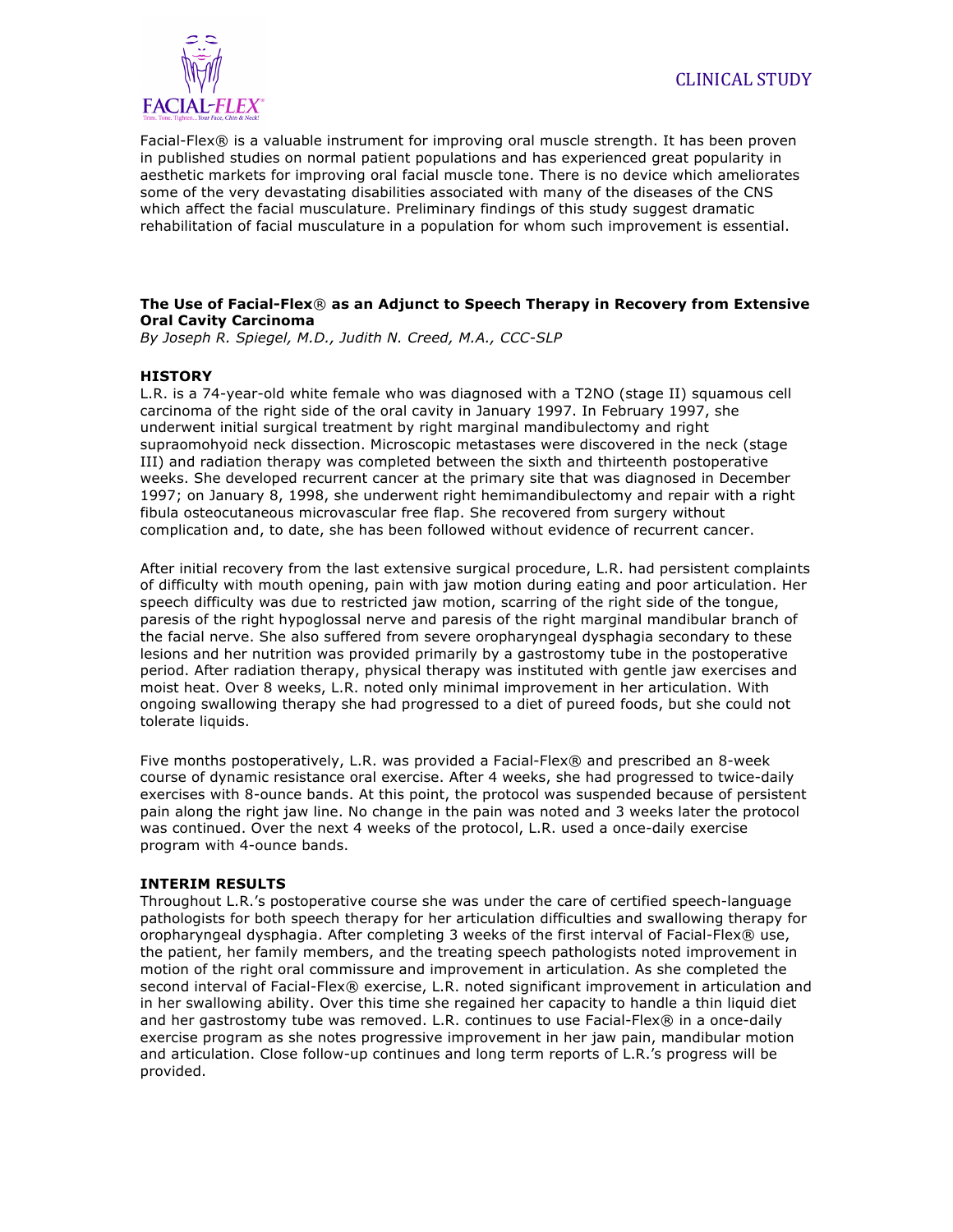



#### **SUMMARY**

This interim report describes a patient with state III carcinoma of the oral cavity requiring extensive surgical resection, complex reconstruction and radiation therapy whose rehabilitation was assisted with an exercise program based on Facial-Flex®. The patient found the device easy to use despite the deformities of her oral and facial structures and there were no complications. The patient has had improvement in speech articulation, oral-motor swallowing function and facial motion. Both the patient and the treating therapists noted these results. This preliminary report supports the use of the Facial-Flex® as an adjunct to physical therapy and speech therapy in a patient undergoing the complex rehabilitative demands in recovery from extensive oral cavity carcinoma.

#### **Speech Therapy for Children Adjunct to Traditional Speech Therapy**

Facial exercise is commonly a component of speech therapy for many different facial muscle disorders. Speech therapists have showed immediate interest in its use in children who require speech therapy for articulation disorders during primary school years. Some children have documented weakness of the circumoral and other facial muscles, and it was hypothesized that those children may show an improved response to traditional speech therapy when an adjunctive exercise is added. Additionally, children with demonstrated coordination problems of these muscle groups may show improved response to speech therapy if a successful program of muscle strengthening is accomplished. As a result, a study was designed to evaluate the safety and efficacy of a dynamic resistant exercise device for children. Each child was monitored by a certified speech-language pathologist and received traditional speech therapy for their disorders.

The study was designed to evaluate the use of both a pediatric and adult model in children, evaluate the efficacy of building facial muscle strength in children using the device and evaluate the result of a short course of progressive resistance exercise on traditional speech therapy for many different articulation disorders.

The devices used in the study utilized mechanical assistance in a program of facial exercise. It provided dynamic resistance to the circumoral muscles and has been shown to strengthen these muscles when used in a program to maintain constant resistance with daily use. Subjects were students in Philadelphia non-public schools with speech services provided by CORA Services, Inc. From a total population of 1,200 children, 201 were selected as potential candidates for study based on the presence of one or more of the following criteria:

- Apraxia
- Suspected weakness and incoordination of oral-motor function
- Poor stimulability for production of early developing phonemes: /p,b,f,v,w,wh,l/
- Poor stimulability for production of two or more targeted phonemes
- Poor stimulability for production of /r/

All children demonstrated improvement of oral motor strength, with an average improvement of 467% in repetition index and 224% in closure time index. Eight children had a significant improvement in articulation after the 8-week study protocol attributable to the use of progressive resistance.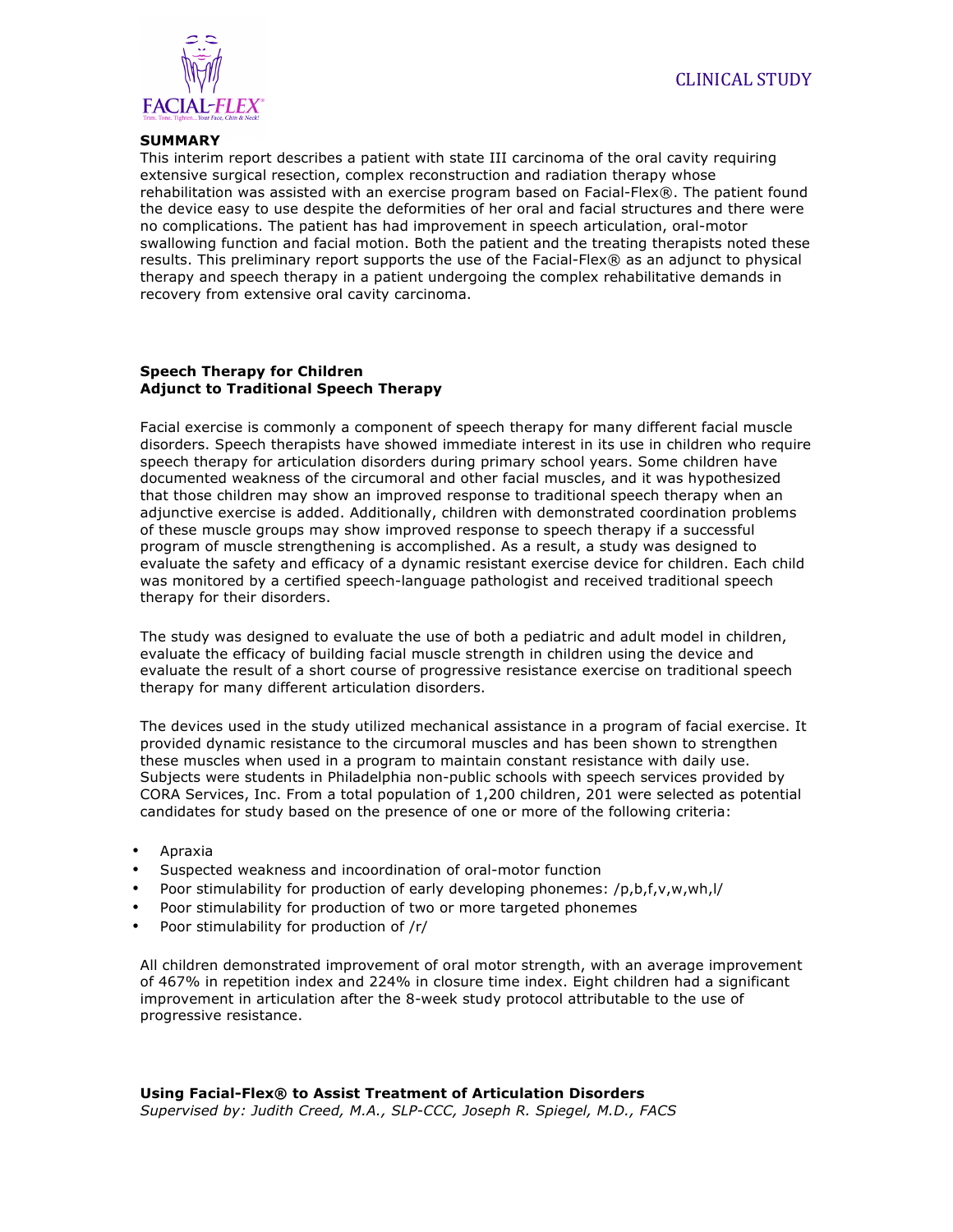

### **ABSTRACT**

Facial-Flex® was used as an adjunct to traditional speech therapy in a population of schoolage children being treated for articulation disorders. 133 children were chosen from a group of 1,200. Children 10 years and under used the pediatric model and children 11 years and older used the adult model. All subjects were compared to an age-matched control group.

47 children were totally compliant and available for evaluation. All children demonstrated improvement of oral motor strength, with an average improvement of 467% in repetition index and 224% in closure time index. Eight children had a significant improvement in articulation attributable to Facial-Flex® use after the 8-week study protocol.

# **INTRODUCTION**

A study was designed to evaluate the safety and efficacy of Facial-Flex® in children, to evaluate the usefulness of Facial-Flex® as an adjunct to traditional speech therapy and to compare the adult and pediatric Facial-Flex® appliances. Prior to this study the Facial-Flex® appliance had not been tested for clinical effectiveness in children. The pediatric and adult models of Facial-Flex® were provided to 133 children receiving speech therapy in their school secondary to diagnosed articulation disorders. Each child was monitored by a certified speechlanguage pathologist and received traditional speech therapy for their disorders. An agematched control group was constructed for comparison. The study was designed to evaluate the use of both models in children, evaluate the efficacy of building facial muscle strength in children using the device and evaluate the result of a short course of Facial-Flex® use on traditional speech therapy for many different articulation disorders.

### **BACKGROUND**

The Facial-Flex® appliance is utilized for mechanical assistance in a program of facial exercise. It provides dynamic resistance to the circumoral muscles and has been shown to strengthen these muscles when used in a program to maintain constant resistance with daily use. Facial-Flex® is currently registered as an FDA Class I Medical Device. It can be sold and used as an exercise device without prescription. The device consists of 2 plastic-tipped stainless steel rods which slide across one another. The geometry is such that constant external resistance can be provided throughout the dynamic range by replaceable elastic bands of known resistance. The device is placed horizontally between the upper and lower lips and seated at the corner of the mouth. The user then presses the corners of the lips against the resistance of the device to make a small oval. This position is held for just a second or two, then gently released. After the device has forced the corners of the lips as far apart as possible, the user repeats the compression step. This sequence is repeated for 2 minutes or terminated at muscle fatigue, whichever comes first. After 2 minutes of rest, the entire sequence is repeated for 2 minutes or until muscle fatigue. The Pediatric Facial-Flex® has been developed for smaller mouths and provides a program of progressive dynamic resistance with a series of color-coded devices.

Facial-Flex® provides assistance in a type of facial exercise that is commonly a component of speech therapy for many different articulation disorders. Facial-Flex® was introduced to speech therapists about 1 year ago and there was immediate interest in the use of the device in children who require speech therapy for articulation disorders during primary school years. Some children have documented weakness of the circumoral and other facial muscles, and it is hypothesized that those children may show an improved response to traditional speech therapy when an adjunctive exercise is added. Additionally, children with demonstrated coordination problems of these muscle groups may show improved response to speech therapy if a successful program of muscle strengthening is accomplished.

#### **MATERIALS AND METHODS**

Subjects were students in Philadelphia non-public schools with speech services provided by CORA Services, Inc. From a total population of 1,200 children, 201 were selected as potential candidates for study based on the presence of one or more of the following criteria: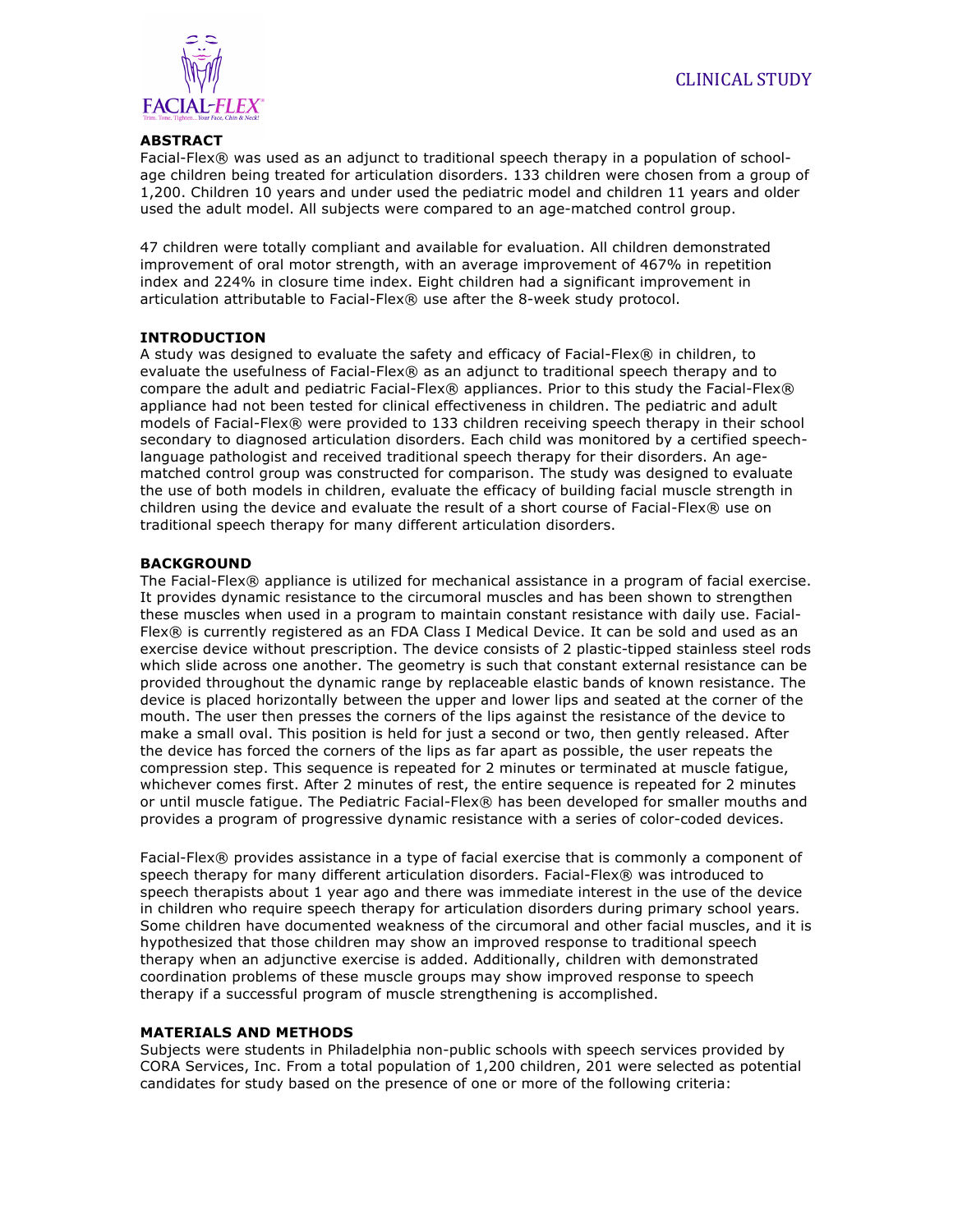

- Apraxia
- Suspected weakness and incoordination of oral-motor function
- Poor stimulability for production of early developing phonemes: /p,b,f,v,w,wh,l/
- Poor stimulability for production of 2 or more targeted phonemes.
- Poor stimulability for production of /r/.

133 of the 201 children were able to obtain parental consent. A control group of 133 children matched for age and articulation errors was created and monitored throughout the course of the study. Twelve certified speech-language pathologists participated in the study.

The treatment course lasted 8 weeks. All of the children completed articulation evaluation before and after the course of treatment. In the treatment group, children 10 years and under were given the pediatric device and children 11 years and older were given the adult version. An attempt was made to involve the parents in the initial training. The children were asked to keep daily logs of Facial-Flex® use and these were monitored by the speech pathologists.

Each child was asked to use the Facial-Flex® device for two 4-minute sessions each day. The most suitable strength of the device for each child was determined by their ability to perform 2 minutes of exercise. A strength that allowed the easy performance of 2 minutes of constant exercise was chosen. After 4 weeks of tolerated use, each child was moved to the next higher strength if it was tolerated. The daily logs required a recording of the strength of the device or weight of the elastic bands used and the number of repetitions performed in each 2-minute session.

Results were assessed by multiple methods. All of the subjects underwent articulation testing at the start and the end of the protocol period. Response to treatment was based on the subjective judgment of the treating therapist. In addition to the completed logs, each subject had their Facial-Flex® use measured at the beginning, at the halfway point (4 weeks) and at the end of the protocol. Two tests were utilized: maximal repetitions in 2 minutes and maximum amount of time in closed position.

#### **RESULTS**

Of the 133 children in the treatment group, 21 were excused from the study because of noncompliance. 65 children were found to be partially compliant based on inconsistent performance of the protocol, inconsistent record-keeping with the daily log, less than 90% attendance or questioned validity of records. 47 were found to be totally compliant. Twentyseven children (57%) completed the study with the adult device and twenty (43%) used the pediatric device. The age range of the pediatric group was 5 through 9 and the adult group was 8 through 16.

These 47 children were evaluated for response to Facial-Flex® use by examining the maximal repetition and maximal closed time tests. Each value was multiplied by the strength of resistance used in the test for an index score (repetition index (Rl)) and closed time index (CTI), and the indexes were compared from the beginning and end of the protocol to determine improvement in function of the muscles undergoing repeated exercise. All of the children showed improvement in both measures. The total group showed an average of 467% improvement in Rl and 224% in CTI. In the pediatric group, the smallest average improvement was 66% and the greatest was 2838%. In the adult group, the smallest average improvement was 42% and the greatest was 2100%.

Based on the results, 5 groups of disorders were determined:  $\frac{r}{46\%}$ ,  $\frac{r}{46\%}$ ,  $\frac{r}{46\%}$ ,  $\frac{r}{46\%}$ , lateral (3%), fricatives (11%) and multiple articulation deficits (34%). 44 of 45 (98%) of children with multiple articulation deficits had errors that included the /r/ phoneme.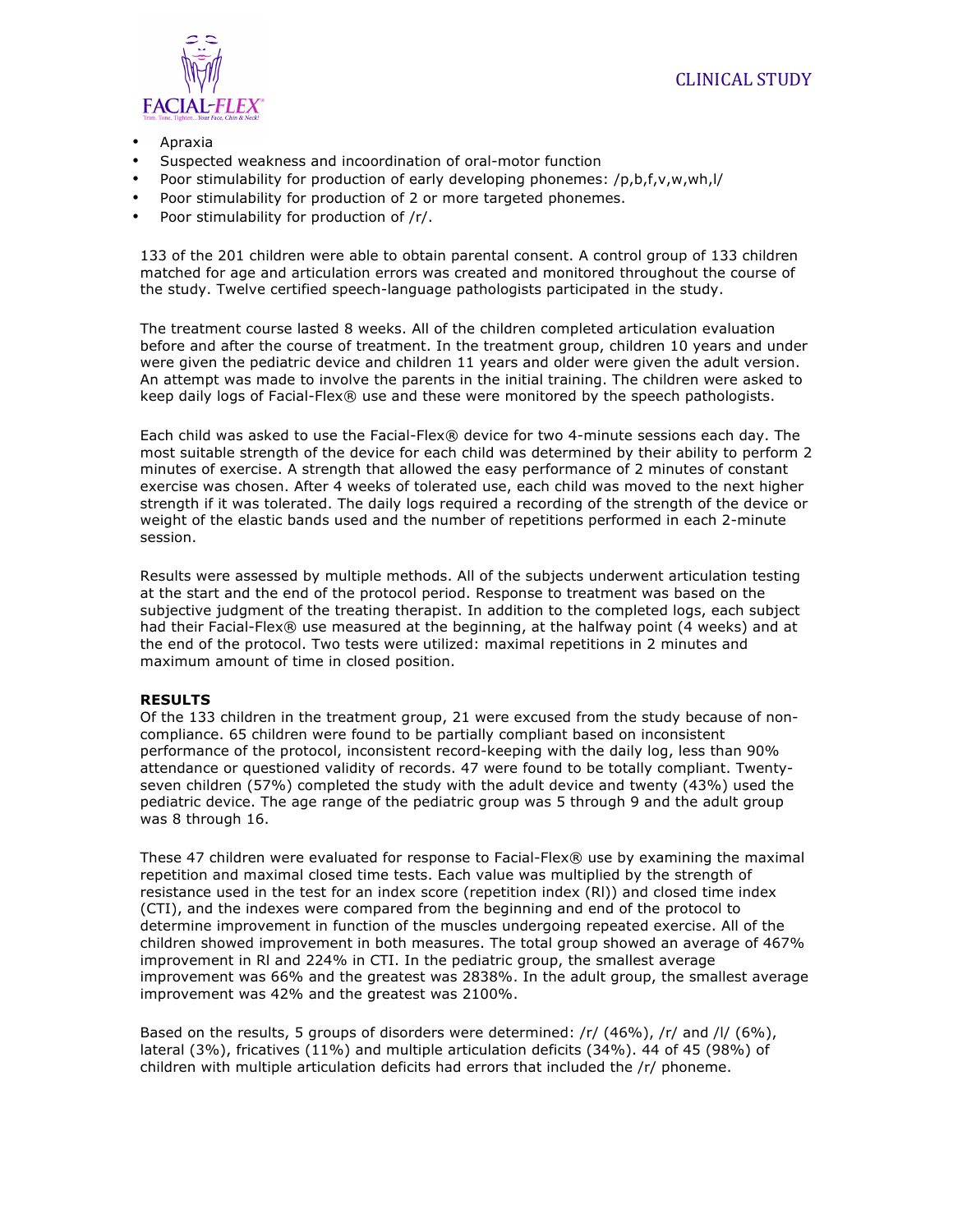

There was no difference in results of the articulation tests between the study group and the control group. However, the treating speech pathologists identified 8 children who demonstrated improvement in oral facial strength as measured by both the Rl and CTI. These same children also were noted to have improvement in articulation that could not be attributed to the traditional speech therapy. This group included one 7-year-old, two 8-yearolds, two 9-year-olds, a 10-year-old, an 11-year-old and a 14-year-old. The 5 older children used an adult model and the 3 younger children used the pediatric model. Seven of the children had difficulty with the /r/ phoneme as their primary articulation disorder and 1 child had primary difficulty with lateral emission on /sh/ and /ch/.

The therapists involved in the study were asked to comment on ease of use of the Facial-Flex® devices in different age groups. All the therapists reported that the pediatric device was not as effective in children 8 years old and older because it was too small. The adult device was successfully applied in many children 8 to 10 years old who had a poor fit with the pediatric model. The therapists also noted that compliance was directly related to parental involvement in both the initiation and ongoing reporting of the study.

# **DISCUSSION**

This study demonstrates safe and efficacious use of Facial-Flex® in the pediatric population. The pediatric device was easily fit in children between the ages of 5 and 8. It was presumed at the outset of the study that all children 10 years old and under would use the pediatric model, but during the study it became apparent that most children over 8 years old are better fit with the adult model. The use of both models was easily taught during a single session with the speech therapist assisted by an instructional videotape. Forty-seven subjects (35%) were totally compliant for both usage and reporting requirements of the protocol. 112 subjects (84%) were either totally or partially compliant. Only 2 subjects stopped use because of discomfort and neither had any further complaints after the use was discontinued.

Improvement in facial strength was consistent and measurable in children using both the pediatric and adult models. The parameters utilized to measure improved muscle strength, Rl and CTI, more than doubled. All the subjects demonstrated improvement.

A specific benefit in treatment of articulation disorders was noted in children with /r/ phoneme difficulties. This represented the largest group in the study, and 7 children (12%) were found to improve so dramatically during the 8-week period that their therapists attributed the response to Facial-Flex® use. Another child with /sh /and /ch/ difficulties also made remarkable progress. This articulation disorder is similar to the /r/ phoneme complaint because correction requires alteration of unobservable tongue position. These findings raise the possibility that use of the Facial-Flex® will assist in teaching mid-tongue position for specific articulation problems. The presumed mechanism of this correction would involve improved oral closure and improved lip and tongue coordination as a result of improved facial muscle strength.

Future studies of Facial-Flex® will be designed to target pediatric populations with /r/ phoneme disorders and those with articulation deficits secondary to documented oral motor weakness. Additionally, with more time set aside for parent education and contact, improved compliance can be expected.

# **CONCLUSIONS**

• Facial-Flex® pediatric and adult models can be safely and effectively used in the pediatric population as young as age 5.